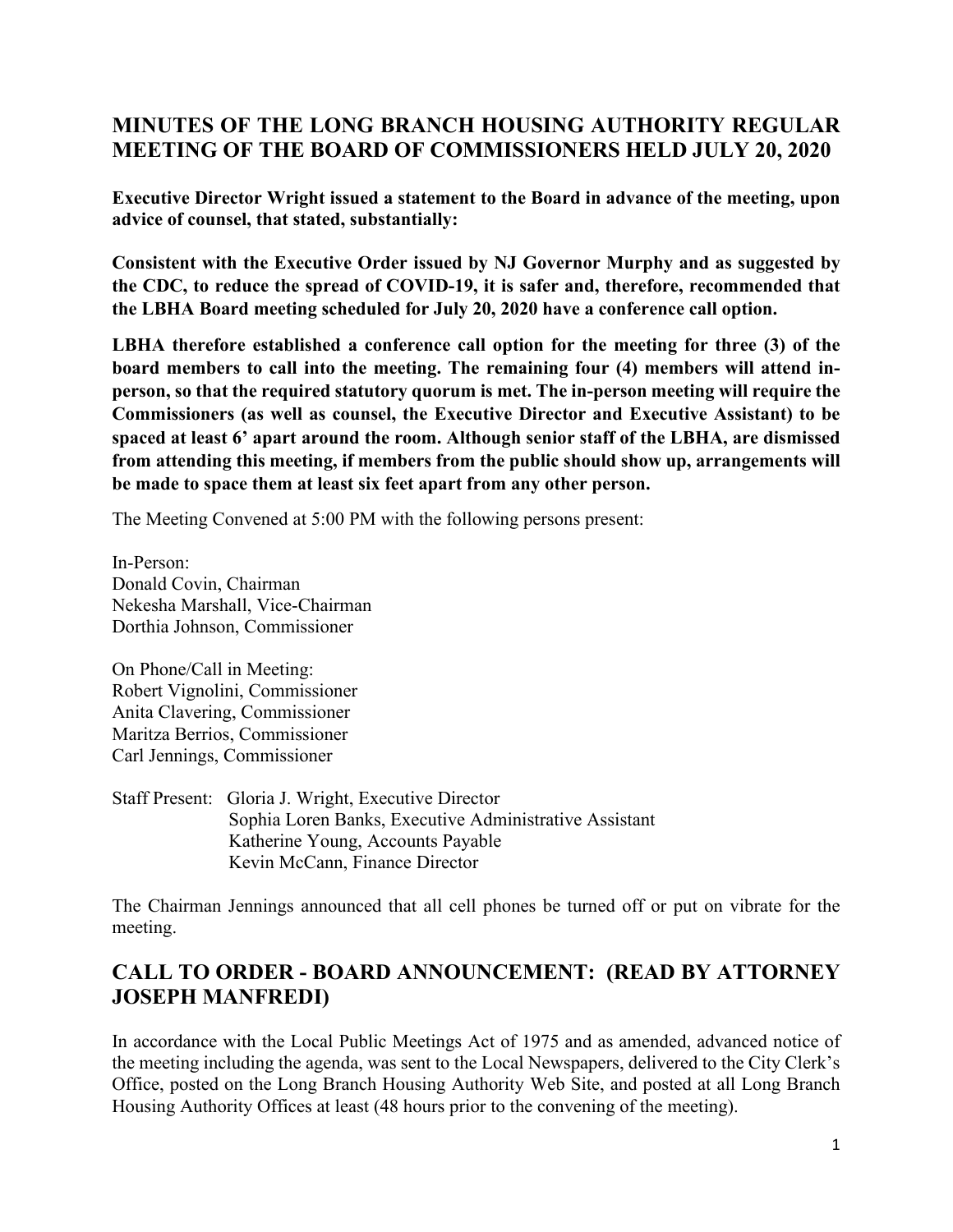# **CHAIRMAN JENNINGS LED THE SALUTE TO THE FLAG**

Gloria J Wright, Executive Director opened the meeting with Roll Call. Commissioners present and absent are listed above.

### **NO PUBLIC PRESENT AT MEETING**

### **ADOPTION OF THE PUBLIC SESSION MINUTES OF THE REGULAR MEETING OF JUNE 15, 2020**

Commissioner Johnson made a motion to approve and accept the minutes of the public session of the regular meeting held June 15, 2020, second by Vice-Chairman Marshall.

Roll Call Vote Taken:

Ayes, Commissioners Johnson, Vignolini, Clavering, Berrios, Jennings, Vice-Chairman Marshall, and Chairman Covin.

Opposed, None Abstain, None Absent, None Motion, Carried

# **EXECUTIVE DIRECTORS REPORT:**

Executive Director Wright provided the board with relevant activities and news for the month of June 2020. Executive Director Wright outlined and summarized the Executive Director's Report provided to the Board.

#### **Resolution 07-01-2020 - Resolution approving the list of bills for June 2020, and authorizing the payment of bills**

Vice-Chairman Marshall stated that finance committee has reviewed the List of bills with the Finance Department and that all questions have been satisfied. Vice-Chairman Marshall requested a motion to accept and approve Resolution 07-01-2020 the List of Bills in the amount of \$**1,072,689.13** Vice-Chairman Marshall motioned, seconded by Commissioner Johnson.

Ayes, Commissioners Johnson, Vignolini, Clavering, Berrios, Jennings, Vice-Chairman Marshall, and Chairman Covin.

Opposed, None Abstain, None Absent, None Motion, Carried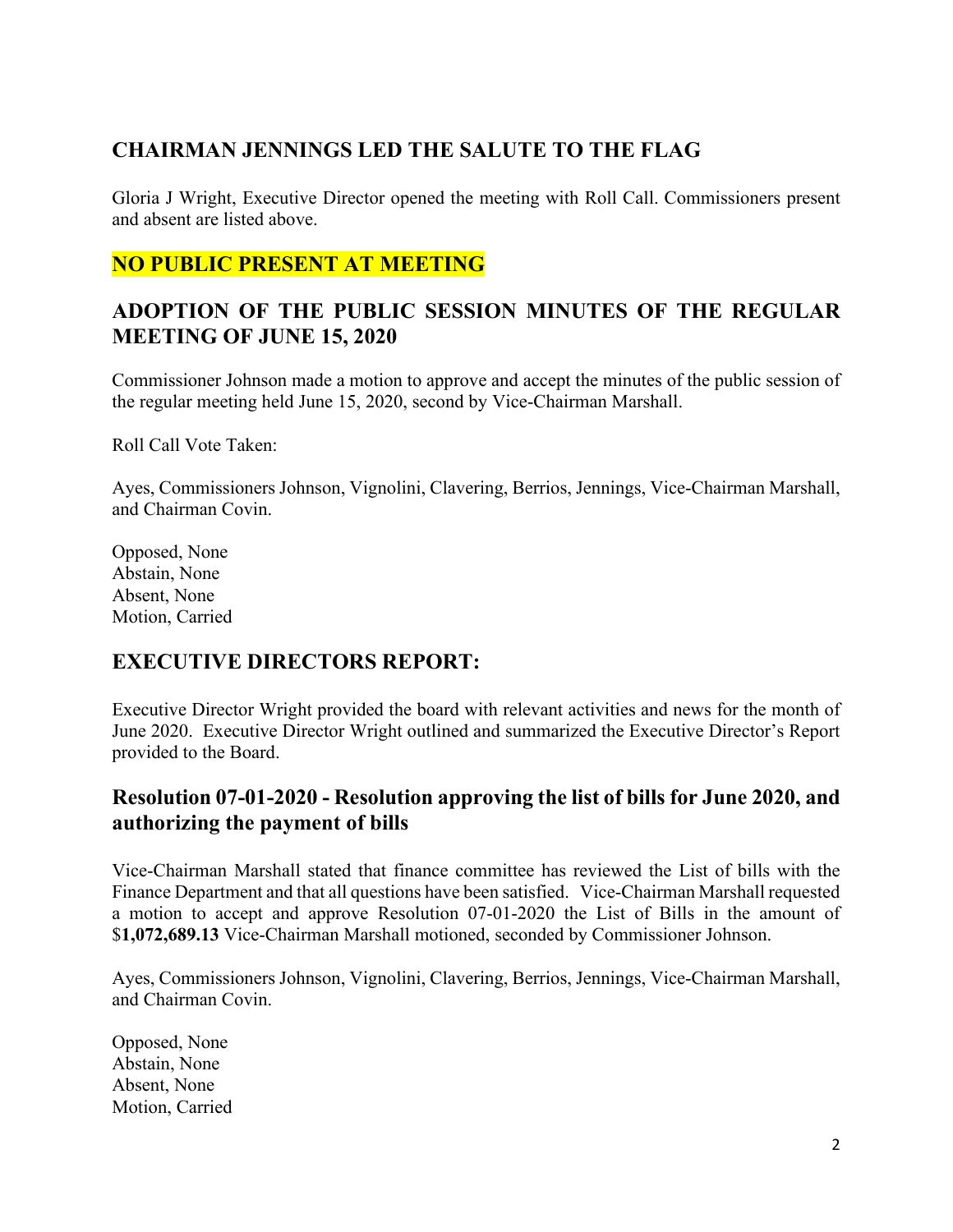No public present

**Resolution 07-02-2020 - Resolution authorizing the transaction, approving a schedule of meetings for Years 2021 and 2022 for the Long Branch Housing Authority Board of Commissioners, approving a work schedule for the LBHA, authorizing publication**

Vice-Chairman Marshall made a motion to approve and accept Resolution 07-02-2020 second by Commissioner Johnson.

Roll Call Vote Taken:

Ayes, Commissioners Johnson, Vignolini, Clavering, Berrios, Jennings, Vice-Chairman Marshall, and Chairman Covin.

Opposed, None Abstain, None Absent, None Motion, Carried

No public present

### **Resolution 07-03-2020 - Resolution approving the transaction, authorizing a write-off of Tenant Account Receivables (TARs) for FY 2019-2020 ending June 30, 2020**

Commissioner Johnson made a motion to approve and accept Resolution 07-03-2020 second by Commissioner Vignolini.

Roll Call Vote Taken:

Ayes, Commissioners Johnson, Vignolini, Clavering, Berrios, Jennings, Vice-Chairman Marshall, and Chairman Covin.

Opposed, None Abstain, None Absent, None Motion, Carried

No public present

**Resolution 07-04-2020 - Resolution approving the transaction, authorizing a contract for collection of account receivables, authorizing a forfeiture of amount collected**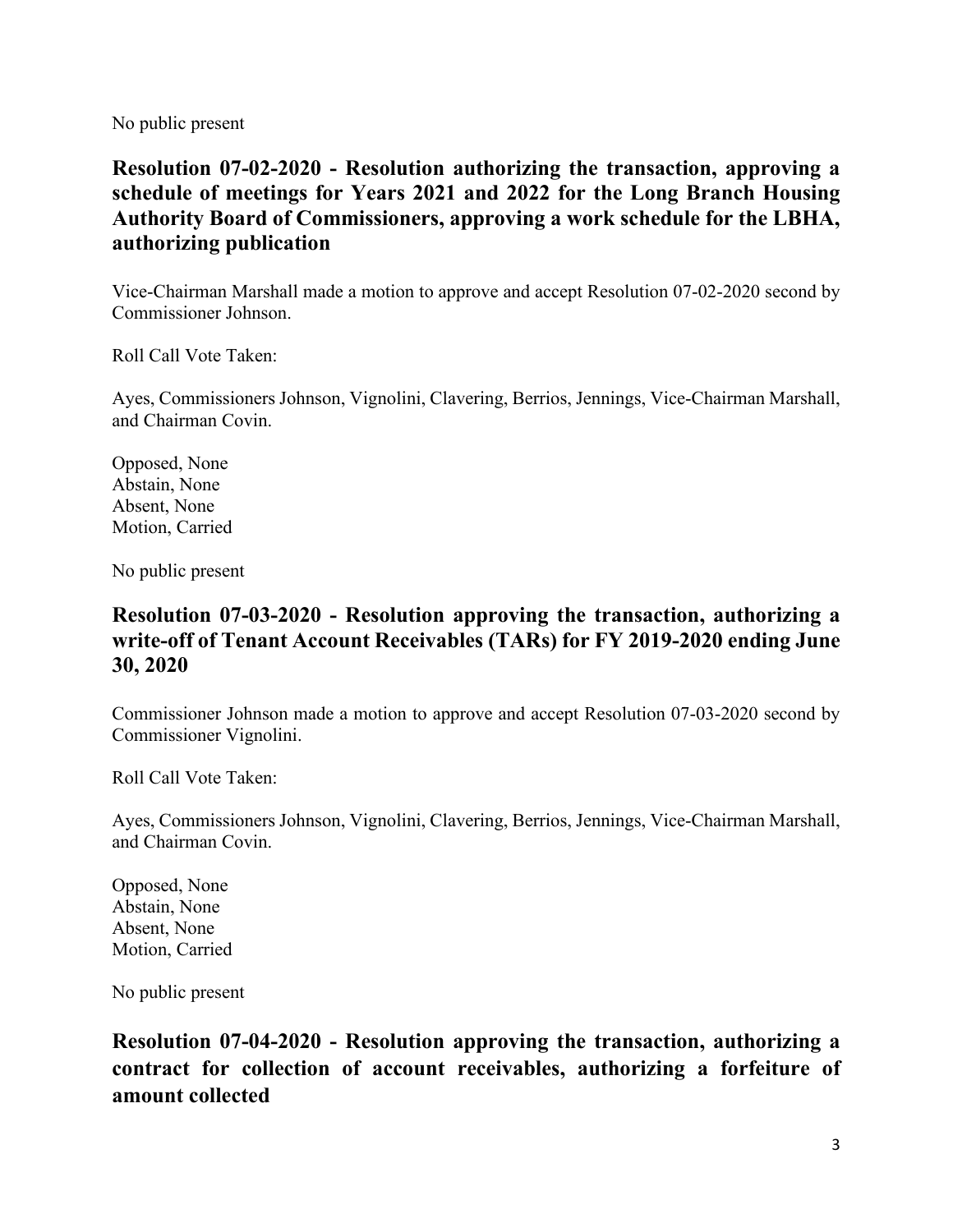Commissioner Johnson made a motion to approve and accept Resolution 07-04-2020 second by Commissioner Berrios.

Roll Call Vote Taken:

Ayes, Commissioners Johnson, Vignolini, Clavering, Berrios, Jennings, Vice-Chairman Marshall, and Chairman Covin.

Opposed, None Abstain, None Absent, None Motion, Carried

No public present

# **Resolution 07-05-2020 - Resolution approving the transaction, authorizing a donation, to be paid from non-federal funds, for the Long Branch Firefighters Mutual Benevolent Association (FMBA) Local #68**

Commissioner Vignolini made a motion to approve and accept Resolution 07-05-2020 second by Commissioner Jennings.

Roll Call Vote Taken:

Ayes, Commissioners Johnson, Vignolini, Clavering, Berrios, Jennings, Vice-Chairman Marshall, and Chairman Covin.

Opposed, None Abstain, None Absent, None Motion, Carried

No public present

## **Resolution 07-06-2020 - Resolution approving the transaction, authorizing a contract for uniformed security guards and services, authorizing an expenditure in an amount not to exceed \$40,000**

Commissioner Johnson made a motion to approve and accept Resolution 07-06-2020 second by Commissioner Vignolini.

Roll Call Vote Taken:

Ayes, Commissioners Johnson, Vignolini, Clavering, Berrios, Jennings, Vice-Chairman Marshall, and Chairman Covin.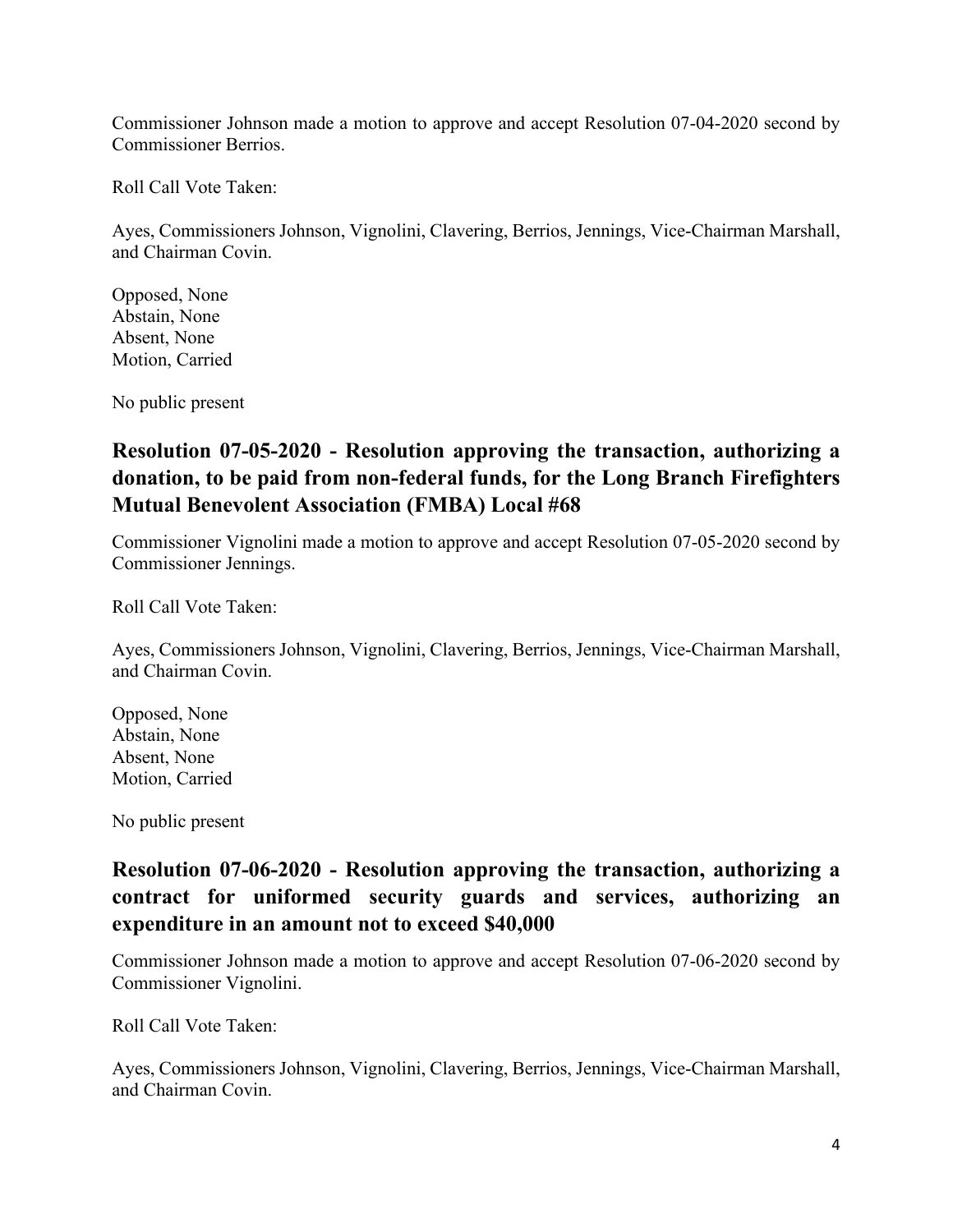Opposed, None Abstain, None Absent, None Motion, Carried

No public present

**Resolution 07-07-2020 - Resolution approving the transaction and authorizing the donation of \$500.00, to be paid from non-federal funds, for the Voter Registration Drive in conjunction with Long Branch Men's Club, The City of Long Branch Recreation Department, Fidelity Lodge No. 42 and the Long Branch NAACP to be held Saturdays, July 11, 2020 and August 1, 2020 at Veterans Memorial Park, Long Branch**

Commissioner Johnson made a motion to approve and accept Resolution 07-07-2020 second by Commissioner Vignolini.

Roll Call Vote Taken:

Ayes, Commissioners Johnson, Vignolini, Clavering, Berrios, Vice-Chairman Marshall, and Chairman Covin.

Opposed, None Abstain, Commissioner Jennings Absent, None Motion, Carried

No public present

### **Resolution 07-08-2020 - Resolution approving the transaction, authorizing the negotiation of a contract for unit turnovers, authorizing an expenditure in an amount not to exceed \$40,000**

Commissioner Johnson made a motion to approve and accept Resolution 07-08-2020 second by Commissioner Vignolini.

Roll Call Vote Taken:

Ayes, Commissioners Johnson, Vignolini, Clavering, Berrios, Jennings, Vice-Chairman Marshall, and Chairman Covin.

Opposed, None Abstain, None Absent, None Motion, Carried